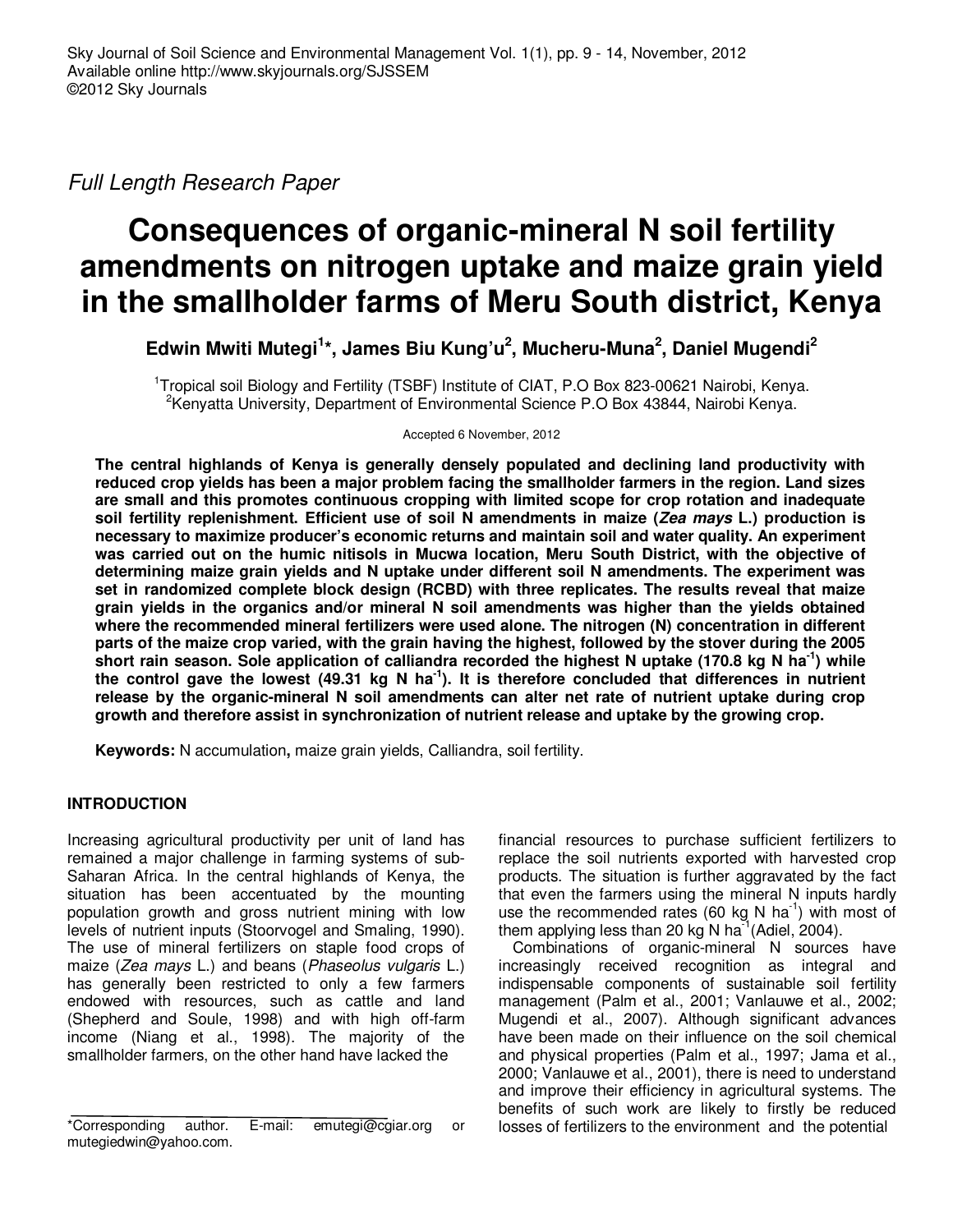| Treatment  | $N(\%)$ | $P(\% )$ | $K(\%)$ | $Mg(\%)$ | $Ca(\%)$ | Ash   |
|------------|---------|----------|---------|----------|----------|-------|
| Tithonia   | 3.0     | 0.2      | 2.0     | 0.7      | 1.6      | 13.2  |
| Manure     | 1.0     | 0.3      | 0.9     | 0.4      | 1.4      | 46.1  |
| Calliandra | 3.3     | 0.2      | 1.1     | 0.4      | 0.9      | 5.8   |
| SFD        | 0.72    | 0.03     | 0.34    | 0.10     | 0.21     | 12.39 |

**Table 1.** Average nutrient composition (%) of organic materials applied in the soil during the 2005 short and 2006 long rains at Mucwa, Meru South District, Kenya.

environmental damage with which that may be associated and secondly, increased efficiency with which organic and mineral N sources are recovered by crops providing the potential for greater economic efficiency. This study therefore aimed at evaluating maize grain yields and N uptake under different soil N organic and mineral N amendments in order to achieve better synchrony between plant uptake and nutrient release while avoiding excess nutrient loss from the farming systems.

#### **MATERIALS AND METHODS**

#### **Site description**

The study was conducted in Mucwa sub location, Chuka Division, in Meru South District. According to Jaetzold et al. (2006) the area is in upper midland 2 and 3 (UM2 and UM3) with an altitude of approximately 1373 m above sea level. This is a predominantly maize growing zone in the central highlands of Kenya. It experiences bimodal rains which range from 1200 to 1500 mm and mean temperature of about 20°C annually. The long rains (LR) are from March to June, and the short rains are from October to December. The predominant soil types are humic nitisols, which are deep, well weathered, with moderate to high inherent fertility (Jaetzold et al., 2006).

### **Experimental design and management**

The experiment was laid out during the 2004 short rain season in a public land (at Mungoni primary school, Meru South District, Kenya) and was thus accessible to all farmers as a demonstration site. The results from maize grain yields presented herein are for the 2005 SR and 2006 LR seasons. However, the initial soil chemical properties (2004 SR) were compared with those observed at the end of 2006 LR season in order to determine if any changes in soil properties took place as a result of treatment application over the two year period. The plots were laid out as a randomized complete block design (RCBD) with 3 replicates. The plots were measuring 6 x 4.5 m with 1 m and 1.5 m pathways. The test crop was maize (Zea mays L, var. H513) planted at a spacing of 0.75 and 0.5 m inter- and intra-row, respectively. Three (3) seeds were sown per hole and thinned four weeks later to two (2) plants.

Seven external soil fertility amendment inputs were applied to give an equivalent amount of the recommended rate (60 kg N ha<sup>-1</sup>) of nitrogen to meet maize nutrient requirements for an optimum crop production in the area. The eighth treatment was fertilizer at half the recommended rate (30 kg N ha<sup>-1</sup>) to mimic the sub-optimal rates currently applied by some farmers in the region. The ninth treatment was fertilizer at 90 kg N  $ha^{-1}$  which is above the recommended rate. The tenth treatment was absolute control (no

soil fertility enhancement input) representing farmers on the lower end of resource endowment. Calcium Ammonium Nitrate (CAN) was the source of mineral N fertilizer and one-third was applied 4 weeks after planting (WAP) and the other two-thirds was applied 8 WAP. To prevent phosphorous deficiencies confounding N response, all plots received P application at 60 kg P  $ha^{-1}$ . The average nutrient composition of the organic inputs that were incorporated in the two seasons is shown in Table 1.

#### **Sampling and analysis**

At maturity, maize was harvested and the fresh weight of both grain and stover taken. The maize was then air-dried and the dry weight taken and expressed on a 12.5% water content basis. Treatment effects on maize yields and N uptake were subjected to analysis of variance (ANOVA) using Genstat programme version 7.1. Nitrogen uptake by maize crop was then determined by multiplying the grain and stover yields with the N concentration in the specific components. Treatment means found to be significantly different from each other were separated by Least Significant Differences  $(LSD)$  at  $p < 0.05$ .

## **RESULTS AND DISCUSSIONS**

The results for nitrogen concentrations and uptake in maize plant tissue during the 2005 SR are presented in Table 2. These results revealed that the magnitude of plant nitrogen uptake was significantly affected  $(p < 0.05)$ by soil N amendments.

It was observed that sole manure treatment gave the highest N (1.8%) concentration in maize grain while sole manure, manure  $+30$  kg N ha<sup>-1</sup> and fertilizer (90 kg N ha<sup>-1</sup> <sup>1</sup>) gave the highest N  $(0.7%)$  concentration in maize stover during the 2005 SR season. Fertilizer at 60 kg N ha<sup>-1</sup> recorded the lowest N  $(1.2%)$  concentration in the maize grain while the control had the lowest N (0.4%) concentration in maize stover. The concentration of N in different parts of the maize crop varied, the grain being higher, followed by the stover. Sole application of calliandra gave the highest N uptake  $(170.8 \text{ kg N} \text{ ha}^{\text{T}})$ while the control gave lowest  $(49.3 \text{ kg N} \text{ ha}^{-1})$ . Maize from plots treated with fertilizer at 90 kg N  $ha^{-1}$  and sole manure had 151.9 kg N ha<sup>-1</sup> and 150.9 kg N ha<sup>-1</sup> total N uptake while those with fertilizer at recommended rate had 123.8 kg N ha $^{-1}$  during the 2005 SR season. Maize from plots treated with sole tithonia biomass accumulated 131.2 kg N ha<sup>-1</sup> which was comparable to maize from plots treated with tithonia  $+$  half recommended rate,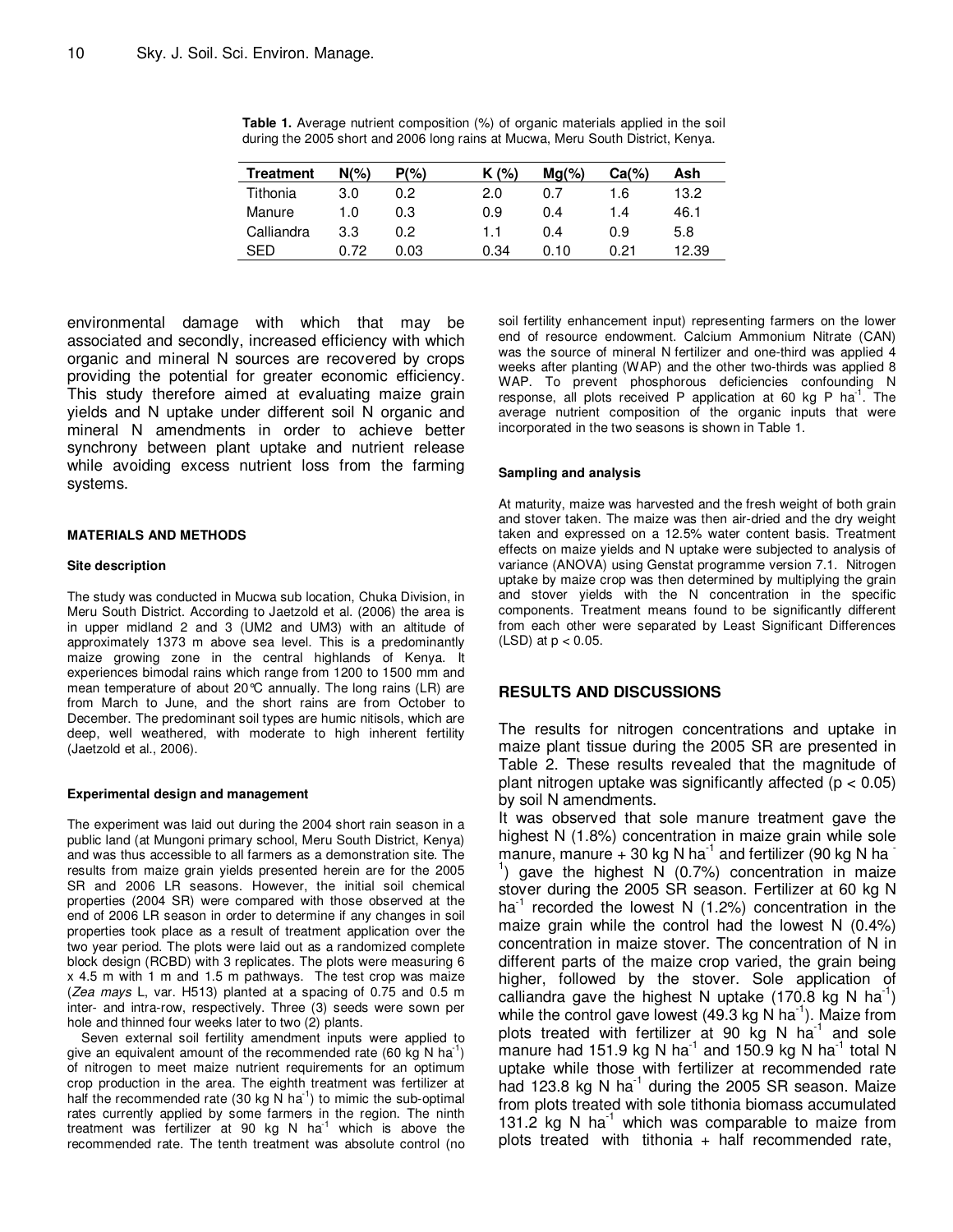| <b>Treatment</b>                       | Nitrogen uptake    | % N concentration |                  |
|----------------------------------------|--------------------|-------------------|------------------|
|                                        | (Kg N/ha)          | Grain             | <b>Stover</b>    |
| Manure                                 | 150.9 <sup>b</sup> | 1.8 <sup>a</sup>  | 0.7 <sup>a</sup> |
| Tithonia                               | 131.2 $^{\circ}$   | 1.4 <sup>d</sup>  | 0.6 <sup>b</sup> |
| Calliandra                             | 170.8 $a$          | $1.6^{b}$         | 0.6 <sup>b</sup> |
| Manure+ 30 kg N ha <sup>-1</sup>       | 123.4 <sup>c</sup> | 1.4 <sup>d</sup>  | 0.7 <sup>a</sup> |
| Tithonia + 30 kg N ha $^{-1}$          | 127.4 $cd$         | 1.5 <sup>c</sup>  | 0.5 <sup>c</sup> |
| Calliandra + 30kg N ha <sup>-1</sup>   | 117.2 $d$          | 1.6 <sup>b</sup>  | 0.6 <sup>b</sup> |
| Fertilizer (30 kg N ha <sup>-1</sup> ) | 79.6 <sup>e</sup>  | $1.2^{\text{f}}$  | 0.5 <sup>c</sup> |
| Fertilizer (60 kg N ha <sup>-1</sup> ) | 123.8 cd           | 1.4 <sup>d</sup>  | 0.6 <sup>b</sup> |
| Fertilizer (90 kg N ha <sup>-1</sup> ) | 151.9 <sup>b</sup> | 1.6 <sup>b</sup>  | 0.7 <sup>a</sup> |
| Control                                | 49.3 <sup>f</sup>  | 1.3 <sup>e</sup>  | 0.4 <sup>d</sup> |

**Table 2.** Nitrogen accumulation and uptake by maize at harvest during the 2005 SR at Mucwa, Meru south district, Kenya.

Means with same letter in each column are not statistically different at p < 0.05

manure + half the recommended rate and 60 kg N ha<sup>-</sup>  $1(127.4, 123.4 \text{ kg} \text{ N} \text{ ha}^{-1} \text{ and } 123.8 \text{ kg} \text{ N} \text{ ha}^{-1}$ respectively). 30 kg N ha $^{-1}$  treatment allowed an uptake of only 79.6 kg N ha $^{-1}$ .

The relatively better N uptake from sole calliandra treatment could be attributed to slow decomposition of biomass from the previous seasons resulting to residual effects. Lehmann et al. (1995) reported that only 52% of calliandra N is released by the time of the maximum N demand by maize.

Treatments that received sole organics or a combination of sole organics with mineral N amendments produced maize stover biomass that consistently showed higher total N uptake and higher N concentrations than treatments that received mineral N treatments which is an indication that there was less N loss from the soil-plant system. This may be attributed to slow release of N from sole organics and that the pattern of release more closely approximated the demand of the maize plant. These results corroborates with observations made by Kulasooriya et al. (1988) who were comparing urea and Azolla as sources of N in rice systems. Addition of mineral N sources might have also resulted to release of N too fast and too early in the season before the maize crop developed an extensive root system to take it up. Such available N in the soil is subject to loss through leaching, volatilization and de-nitrification or it may be immobilized into forms not readily available to plants.

## **Maize grain yields**

The second objective of this study was to determine the effects of organic and mineral N sources on maize grain yields. Table 3 shows grain yields obtained during the two seasons (2005 SR and 2006 LR)

During the first season (2005 SR), sole calliandra treatment gave the highest maize grain yield of 4.8 t ha<sup>-1</sup>, followed by tithonia  $+$  30 kg N ha<sup>-1</sup> and 90 kg N ha<sup>-1</sup>(3.6 t ha<sup>-1</sup>). The control gave the lowest maize grain yield across the treatments with 1.6 t ha<sup>-1</sup> followed closely by fertilizer at 30 kg N ha<sup>-1</sup> (1.8 t ha<sup>-1</sup>). The yields obtained from fertilizer at 60 kg N ha<sup>1</sup> were not significantly different from the 90 kg N ha<sup>-1</sup> (3.0 t ha<sup>-1</sup> and 3.6 t ha<sup>-1</sup> respectively).

The results obtained during the 2006 LR season revealed that maize grain yield was between  $0.4$  t ha<sup>-1</sup> and 4.2 t ha<sup>-1</sup>, which was against the expected grain yield of greater than 6 t ha<sup>-1</sup> (Var. H 513) for the area. During this season, calliandra treatment gave the highest grain yield of  $4.2$  t ha<sup>-1</sup>, while the control and application of 30 kg N ha<sup>-1</sup> gave the lowest maize grain yield (0.4 t ha<sup>-1</sup>). Sole tithonia and tithonia  $+30$  kg N ha<sup>-1</sup> gave significantly higher yields than all the other treatments (except in sole calliandra treatment). The yields obtained from application of 60 kg N ha $^{-1}$  were not significantly different from those obtained in 90 kg N  $ha^{-1}$  treatment. Sole organics and integration of sole organics with 30 kg N hat <sup>1</sup> had higher yields than the recommended rate of mineral fertilizer (60 kg N ha<sup>-1</sup>). The application of organic alone or in combination with mineral fertilizers led to increased maize yield compared to the control.

The higher maize grain yields obtained during the 2005 SR season from mineral fertilizer at 90 kg N ha $^{-1}$  and 60 kg N ha<sup>-1</sup> (though not significantly different from sole tithonia, sole manure and Tithonia  $+$  30 kg Nha<sup>-1</sup>) could be attributed to nutrients being readily available from the mineral fertilizers as compared to nutrients from organic residues which must first undergo decomposition before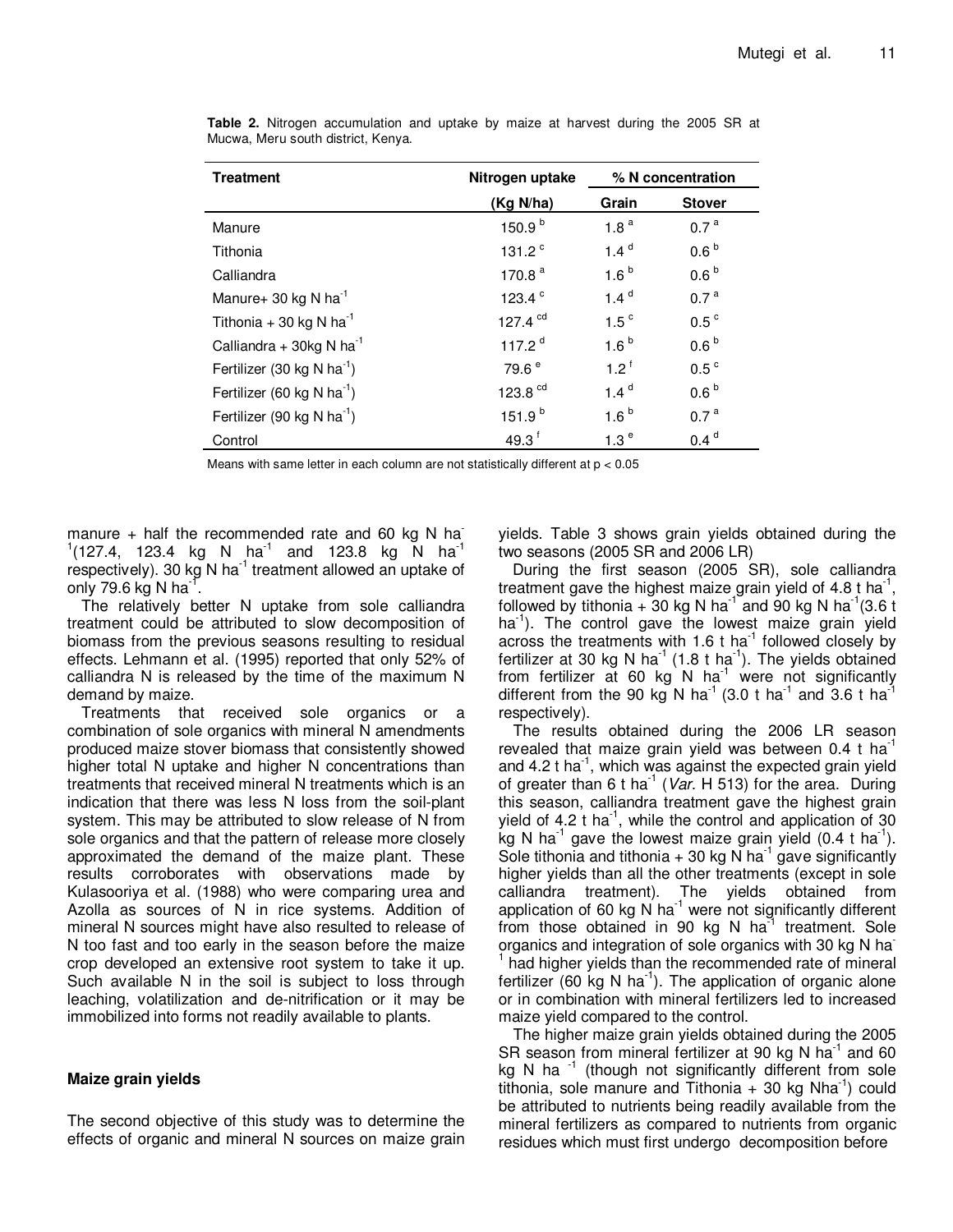| <b>Treatment</b>                       | 2005 SR           | 2006 LR           |
|----------------------------------------|-------------------|-------------------|
| Calliandra                             | 4.8 $a$           | 4.2 $a$           |
| Tithonia                               | $3.1$ bcd         | 3.4 <sup>b</sup>  |
| Manure                                 | 3.5 <sup>bc</sup> | 2.4 <sup>d</sup>  |
| Tithonia + 30 kg N ha <sup>-1</sup>    | 3.6 <sup>b</sup>  | $3.2^{bc}$        |
| Calliandra + 30 kg N ha <sup>-1</sup>  | 2.9 <sup>d</sup>  | 2.5 <sup>cd</sup> |
| Manure + 30 kg N ha <sup>-1</sup>      | 2.9 <sup>d</sup>  | 3.0 <sup>b</sup>  |
| Fertilizer (90 kg N ha <sup>-1</sup> ) | 3.6 <sup>b</sup>  | 2.3 <sup>c</sup>  |
| Fertilizer (60 kg N ha <sup>-1</sup> ) | 3.0 <sup>bc</sup> | 2.0 <sup>de</sup> |
| Fertilizer 30 kg N $ha^{-1}$ )         | 1.8 <sup>e</sup>  | $0.4^{\text{f}}$  |
| Control                                | 1.6 <sup>e</sup>  | $0.4^{\text{f}}$  |

**Table 3.** Maize grain yield (t ha<sup>-1</sup>) during the 2005 SR and 2006 LR at Mucwa, Meru, South District, Kenya.

Means with same letter in each column are not statistically different at  $p < 0.05$ 

they are available for crop uptake. The split application of mineral N could have also resulted to minimal leaching losses and better synchrony of nutrient availability to maize crop demand. Kimetu et al. (2004) suggested that split N application should be implemented so as to increase plant N uptake and decrease potential for N losses. Another aspect that contributed to high maize yields during the 2005 SR season was the even distribution of rainfall throughout during the first three months of the cropping season. This promoted rapid growth since the soil moisture deficits were eliminated. The lower yield obtained from fertilizer at 30 kg N ha<sup>-1</sup> in comparison to the 60 kg N ha<sup>-1</sup> is probably because the N supplied was not enough to meet the maize crop demand since the recommended mineral N application rate for the area is 60 kg N ha $^{-1}$  (KARI, 1994).

Lower moisture regimes characterized the 2006 long rains cropping season with 79% of the rainfall being received within the first 40 days of the season. This may in part have been responsible for the suppressed performance of maize crop during the 2006 LR period. The low moisture regimes in the soil could also have meant that most of the organic materials did not fully decompose in time, thus N was not fully released in time, and if it was, water was not available for the mineralized nutrients to be taken up by the crop. Soil moisture content influences N mineralization and availability and subsequent maize growth and uptake (Vanlauwe et al., 2002). Myers et al. (1994) noted that variability in climatic factors such as rainfall and temperature make the synchrony between nutrient release from tree litter and crop uptake an elusive goal to achieve in practical terms. Insufficient moisture has also been reported to limit the response of crops to nutrients (Jama et al., 1997). During this season, the better performance in sole tithonia and tithonia  $+30$  kg N ha<sup>-1</sup> is possibly due to high release of N

through mineralization and this synchronized to plant uptake (Chesson, 1997). Palm and Rowland (1997) noted that the overall secondary compounds (lignins and polyphenols) in tithonia are low compared with foliage herbaceous plants. Tithonia contains 80% water that further contributes to rapid decomposition (Ayuke et al., 2004).

The relatively better performance from sole organics and integration of sole organics with 30 kg N  $ha^{-1}$  in comparison to sole mineral N sources could be due to provision of additional benefits (besides N) by the organic inputs to the soil chemical and physical properties that in turn influence nutrient acquisition and plant growth (Palm et al., 1997). Principal among these is the soil moisture holding capacity and provision of other macro-nutrients like calcium and magnesium (Wallace, 1996; Mutuo, 2000). Higher maize yields with organic and/or a combination of organics with mineral fertilizer has been reported elsewhere. For instance, research work by Mugendi et al. (2007) and Mucheru-Muna et al. (2007) have demonstrated that higher yields can be obtained when sole organics or their combinations with mineral fertilizer have been incorporated in comparison to sole mineral fertilizer treatment. Kapkiyai et al. (1998) and Vanlauwe et al. (2002) reported that a combination of organic and mineral nutrient sources has been shown to result into synergy and improved synchronization of nutrient release and uptake by plants leading to higher yields. More so, addition of green manure and animal waste helps to reduce the total concentration of Al in the soils and thus reduce Al phototoxicity and increase crop growth (Asghar and Kanehiro, 1980; Hue, 1992). Another likely cause for the observed higher yields in the organic and/or mixed treatments was reduced water stress compared with sole mineral fertilizer treatments due to the presence of organic materials. The organic residues